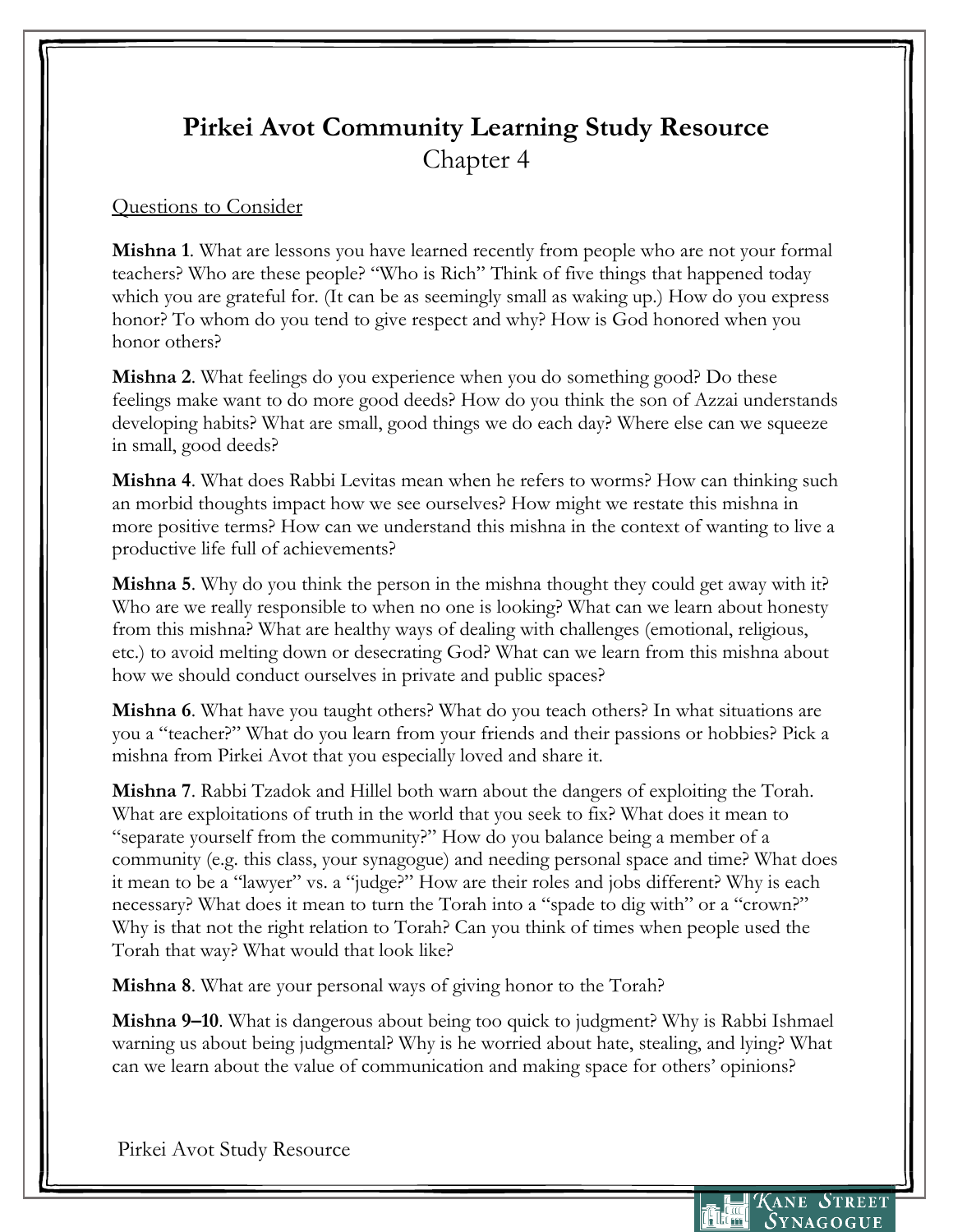**Mishna 11**. Do you think Rabbi Yonatan is literally talking about being rich or poor? If yes, why? If not, what else can he mean? Kids don't have much control over money, so how can we translate this teaching into our own lives? When are you "rich?" When are you "poor?" Mishna 12. What can we learn about organization and structure in our lives from Rabbi Meir?

**Mishna 13**. How do repentance and good deeds protect people from punishment? What does he mean by "angels?" What inside of us helps us become better people or makes selfimprovement more difficult?

**Mishna 14**. Do you find this mishna challenging in a world where power can be placed in the hands of groups with corrupt values? How can we determine whether a group is dedicated for "the sake of Heaven?" What are causes which require large groups to take up properly?

**Mishna 15**. What is the right way for teachers and students to have relationships? Can you think of especially precious relationships you've had with your teachers? What did they look like? What were their main characteristics?

**Mishna 16**. Why do you think a misunderstanding in Torah study is such a big deal? What can it lead to?

**Mishna 17**. What do these three crowns represent in Judaism? Do you think a crown for a good name is difficult to achieve? Why is it the most special?

**Mishna 18**. If we aren't actually able to exile ourselves to a place of Torah, what are other ways to practice this teaching when we study? Do you think you have to isolate yourself to succesfully learn Torah? How does this jive with the teaching above, to, "not separate yourself from the community?"

**Mishna 19**. Even if we can't understand the inner workings of the secret, mysterious ways of the universe, how can we respond to injustice? How do you respond when it does?

**Mishna 20**. What values motivate this teaching? Think of the feelings you experience when you are greeted warmly. Do you think this is a mishna that can have a big effect on people? Activity: Have students promise to greet each other the following morning. See how that goes. What are lions and foxes symbolic of? Why wouldn't someone want to be a head of just anything?

**Mishna 21–22**. How do you think the processes being described can be quantified?

**Mishna 23**. According to the illustrations, how can one respond in these instances? What do we learn about giving space to people in this lesson? When do you think is the appropriate time to confront people in these instances?

**Mishna 24**. What can we learn from this mishna about the impact that our feelings can have on the world?

Pirkei Avot Study Resource